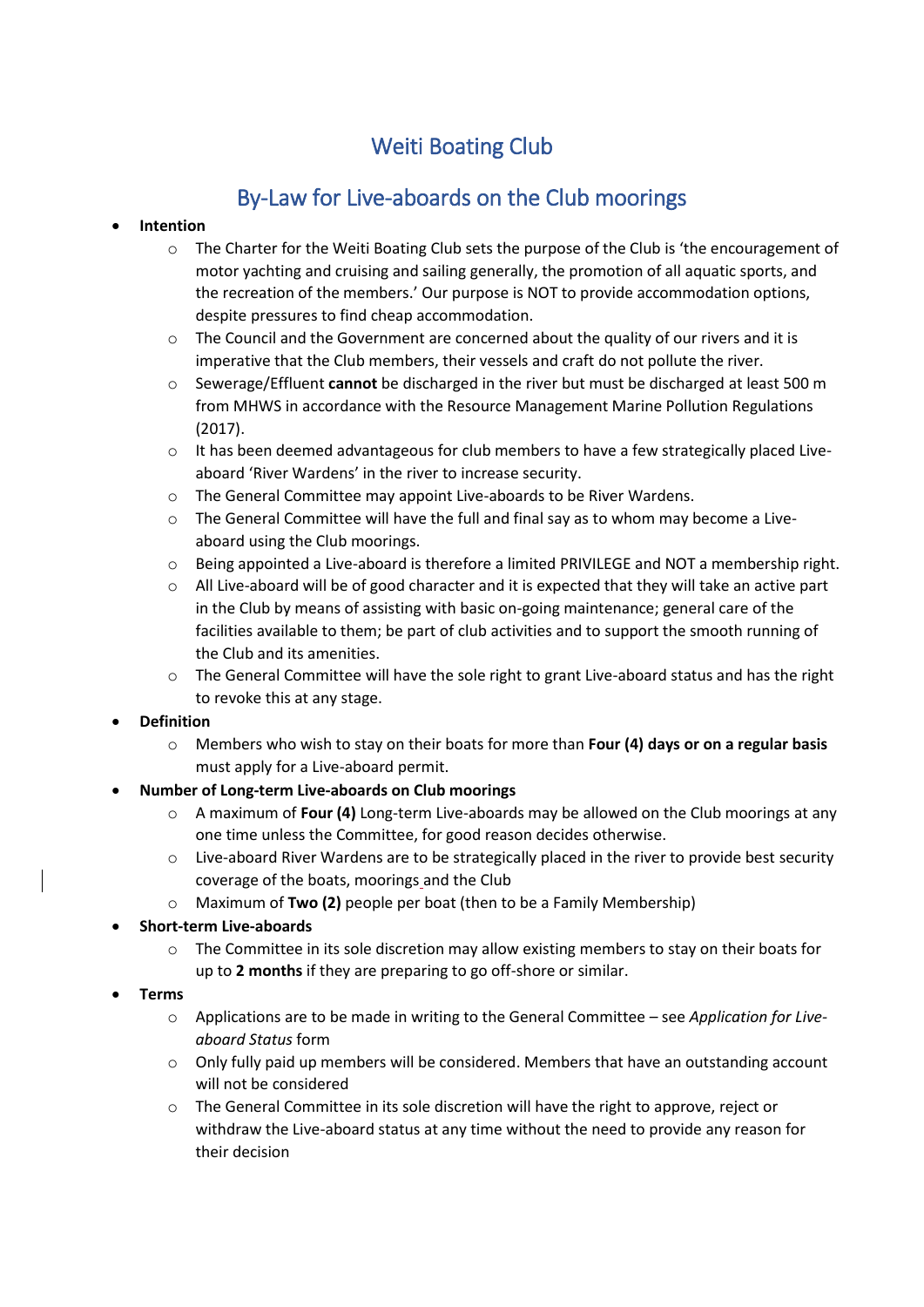- o The period for the permit is a maximum of **One (1) year** (Long-term) or **Two (2) months** (Short-term) from the date of issue thereafter the permit will automatically lapse and must be re-applied for if more time is required
- $\circ$  The application fee of \$520 per year or pro-rata is payable for the permit and will be required to be deposited in the Club's bank account prior to approval being granted. Should approval not be granted the funds will be refunded.

#### **Boat standards**

- $\circ$  The boat of the member applying for a permit will be required to:
	- comply with the Weiti Mooring Permit regulations
	- be suitable in the discretion of the Committee to live aboard
	- have any of the following approved systems for capture and disposal of sewerage
		- Holding tanks at least 60L
		- With an "Up-to-Date log, (available for inspection by the General Committee) of **Date** and **Location** (GPS Coordinates) for disposal of effluent as per Resource Management Marine Pollution Regulations (2017)
		- Electrosan with sufficient battery power to ensure efficient operation *(part of inspection)*
		- Portable caravan cassette that is emptied on shore

#### **Independent Inspection**

- $\circ$  Prior to a permit being considered by the Committee a member will be required to submit with the Application for Live-aboard Status a current Inspection Certificate (no more than 30 days) to be issues by an inspector/s appointed by the Committee
- o Inspections are to be carried out only by Committee approved Inspectors from time to time – Current List attached
- o Inspection to be at owner's expense *(Inspection costs detailed on application form)*

## **The Club's Expectations of Live-aboard River Wardens**

- o That they will enhance security
- o That they will inform the Club Manager/General Committee member/owner of any security or safety concern
- o That they are positive and active members of the Club
- o That they support the Club's activities
- $\circ$  The General Committee may ask them to be responsible for some action that is part of the Club's day to day running
- $\circ$  That they inform the General Committee if there are any members who are living on their boats without permission, polluting the river, or otherwise contravening the Live-aboard conditions.

#### **Noise and consideration of neighbours**

- o No loud music or parties that will disturb the neighbours and/or Members of the Club are allowed
- o Complaints from neighbours or other Club Members may jeopardise the Live-aboard status of ALL Live-aboards.

## **Violations of Rules and Penalties**

o Consistent or significant violation in the discretion of the Committee of the Live-aboard conditions and expectations will lead to loss of live-aboard permit, mooring and/or Club membership.

12 January 2021